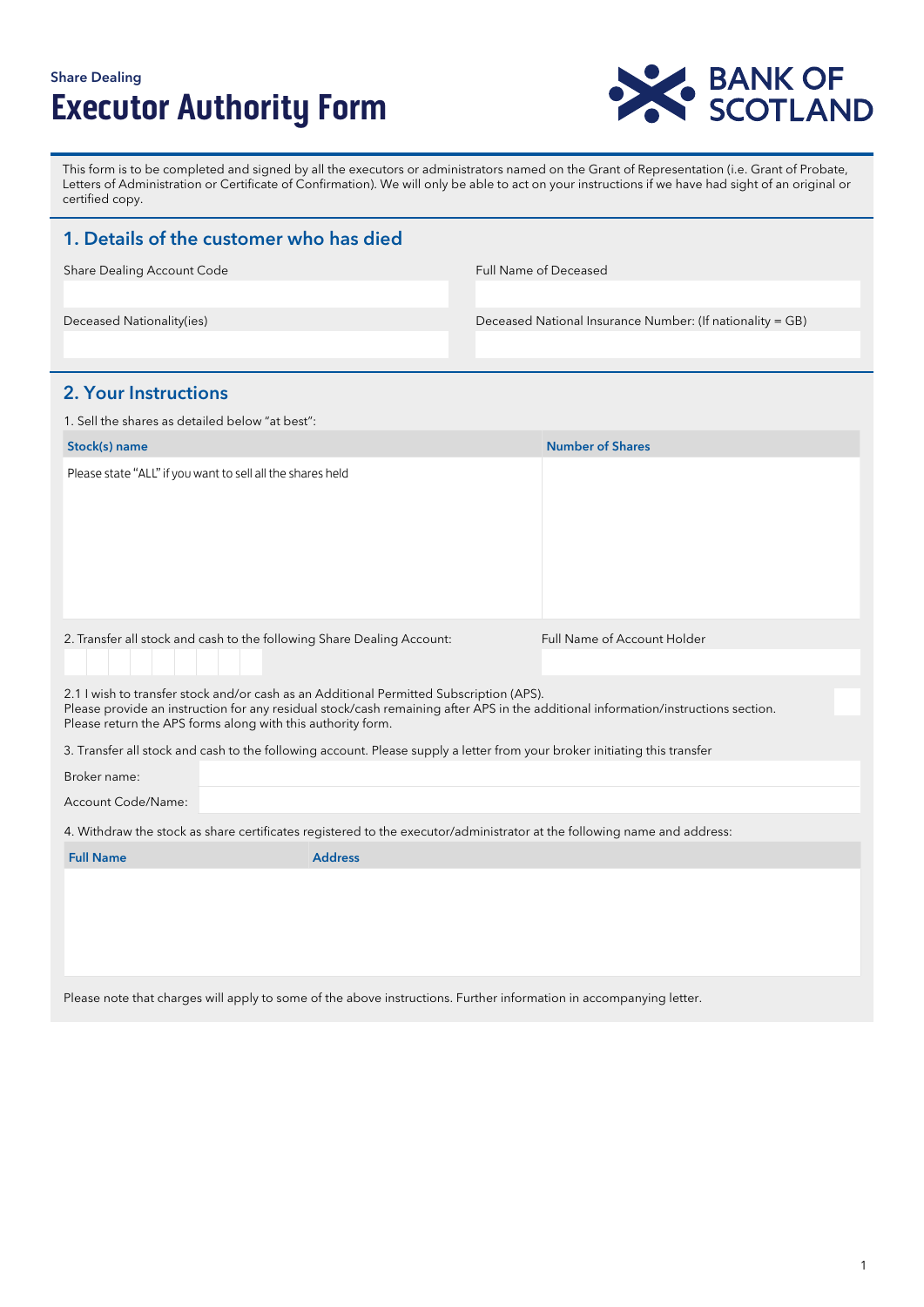### 3. Cash Withdrawal Instructions

Withdraw the sale proceeds/full cash balance held in the above account to the executor/administrator and issue a cheque made payable to:

Additional Information/Instructions

## 4. Declaration (all Executors must sign)

I/We authorise Bank of Scotland Share Dealing to carry out the instructions selected above

| <b>Executor 1</b>                    | <b>Executor 2</b>                    |
|--------------------------------------|--------------------------------------|
| <b>Name</b>                          | <b>Name</b>                          |
| <b>DOB</b>                           | <b>DOB</b>                           |
| <b>Telephone</b>                     | <b>Telephone</b>                     |
| Please supply additional information | Please supply additional information |
| <b>Nationality(ies)</b>              | <b>Nationality(ies)</b>              |
| <b>Signature</b>                     | <b>Signature</b>                     |
|                                      |                                      |
| Executor 3                           | <b>Executor 4</b>                    |
| <b>Name</b>                          | <b>Name</b>                          |
| <b>DOB</b>                           | <b>DOB</b>                           |
| <b>Telephone</b>                     | <b>Telephone</b>                     |
| Please supply additional information | Please supply additional information |
| <b>Nationality(ies)</b>              | <b>Nationality(ies)</b>              |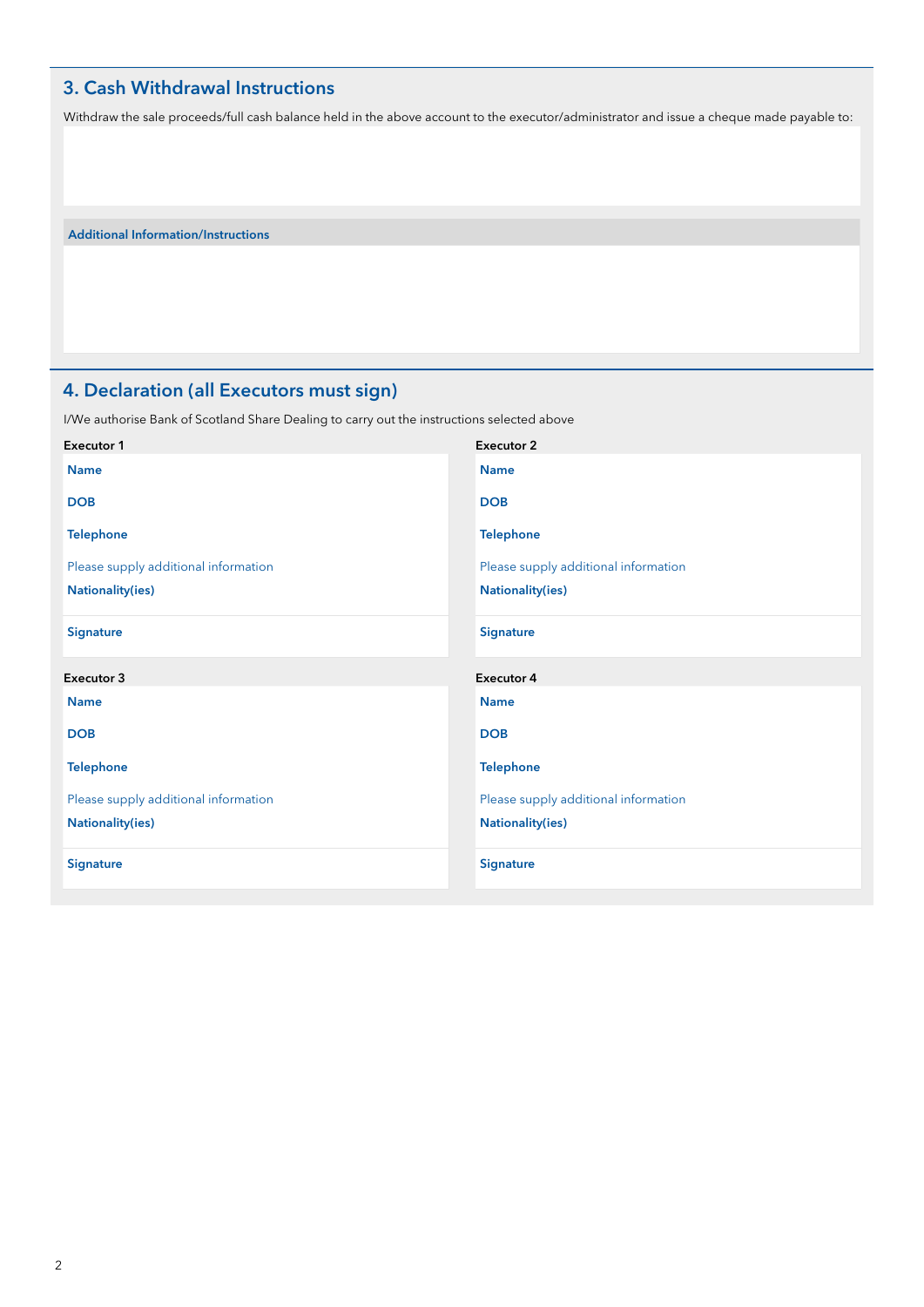### 5. How we process your personal information

#### Who looks after your personal information

Your personal information will be held by Halifax Share Dealing Limited which trades as Bank of Scotland Share Dealing, part of the Lloyds Banking Group. More information on the Group can be found at lloydsbankinggroup.com

#### How we use your personal information

We will use your personal information:

- **►** to provide products and services, manage your relationship with us and comply with any laws or regulations we are subject to (for example the laws that prevent financial crime or the regulatory requirements governing the products we offer).
- **►** for other purposes including improving our services, exercising our rights in relation to agreements and contracts and identifying products and services that may be of interest.

To support us with the above we analyse information we know about you and how you use our products and services, including some automated decision making. You can find out more about how we do this, and in what circumstances you can ask us to stop, in our full privacy notice.

#### Who we share your personal information with

Your personal information will be shared within Lloyds Banking Group and other companies that provide services to you or us, so that we and any other companies in the Group can look after your relationship with us. By sharing this information it enables us to run accounts and policies, and provide products and services efficiently. This processing may include activities which take place outside of the European Economic Area. If this is the case we will ensure appropriate safeguards are in place to protect your personal information. You can find out more about how we share your information with credit reference and fraud agencies below and can access more information about how else we share your personal information in our full privacy notice.

#### Where we collect your personal information from

We will collect personal information about you from a number of sources including:

- **►** information given to us on application forms, when you talk to us in branch, over the phone or through the device you use and when new services are requested.
- **►** from analysis of how you operate our products and services, including the frequency, nature, location, origin and recipients of any payments.
- **►** from, or through, other organisations (for example card associations, credit reference agencies, insurance companies, retailers, comparison websites, social media and fraud prevention agencies).
- **►** in certain circumstances we may also use information about health or criminal convictions but we will only do this where allowed by law or if you give us your consent.

You can find more information about where we collect personal information about you in our full privacy notice.

#### Do you have to give us your personal information

We may be required by law, or as a consequence of any contractual relationship we have, to collect certain personal information. If you fail to provide this information to us it may prevent or delay us fulfilling these obligations or performing services which may prevent us operating accounts or policies.

#### What rights you have over your personal information

The law gives you a number of rights in relation to your personal information including:

- **►** the right to access the personal information we have about you. This includes information from application forms, statements, correspondence and call recordings.
- **►** the right to get us to correct personal information that is wrong or incomplete.
- **►** in certain circumstances, the right to ask us to stop using or delete your personal information.
- ► from 25 May 2018 you will have the right to receive any personal information we have collected from you in an easily re-usable format when it's processed on certain grounds, such as consent or for contractual reasons. You can also ask us to pass this information on to another organisation.

You can find out more about these rights and how you can exercise them in our full privacy notice.

#### Other individuals you have financial links with

We may also collect personal information about other individuals who you have a financial link with. This may include people who you have joint accounts or policies with such as your partner/spouse, dependents, beneficiaries or people you have commercial links to, for example other directors or officers of your company.

We will collect this information to assess any applications, provide the services requested and to carry out credit reference and fraud prevention checks. You can find out more about how we process personal information about individuals with whom you have a financial link in our full privacy notice.

#### How we use credit reference agencies

In order to process your application we may supply your personal information to credit reference agencies (CRAs) including how you use our products and services and they will give us information about you, such as about your financial history. We do this to assess creditworthiness and product suitability, check your identity, manage your account, trace and recover debts and prevent criminal activity.

We may also continue to exchange information about you with CRAs on an ongoing basis, including about your settled accounts and any debts not fully repaid on time, information on funds going into the account, the balance on the account and, if you borrow, details of your repayments or whether you repay in full and on time. CRAs will share your information with other organisations, for example other organisations you ask to provide you with products and services. Your data will also be linked to the data of any joint applicants or other financial associates as explained above.

You can find out more about the identities of the CRAs, and the ways in which they use and share personal information, in our full privacy notice.

#### How we use fraud prevention agencies

The personal information we have collected from you and anyone you have a financial link with may be shared with fraud prevention agencies who will use it to prevent fraud and money laundering and to verify your identity. If fraud is detected, you could be refused certain services, finance or employment. Further details of how your information will be used by us and these fraud prevention agencies, and your data protection rights, can be found in our full privacy notice.

#### Our full privacy notice

It is important that you understand how the personal information you give us will be used. Therefore, we strongly advise that you read our Full Privacy Notice, which you can find at bankofscotland.co.uk/sharedealing/important-information/ or you can ask us for a copy.

#### How you can contact us

If you have any questions or require more information about how we use your personal information please contact us on 0345 606 11 88.

If you feel we have not answered your question Lloyds Banking Group has a Group Data Privacy Officer, who you can contact on 0345 602 1997 and tell us you want to speak to our Data Privacy Officer.

#### Version Control

Last updated March 2019.